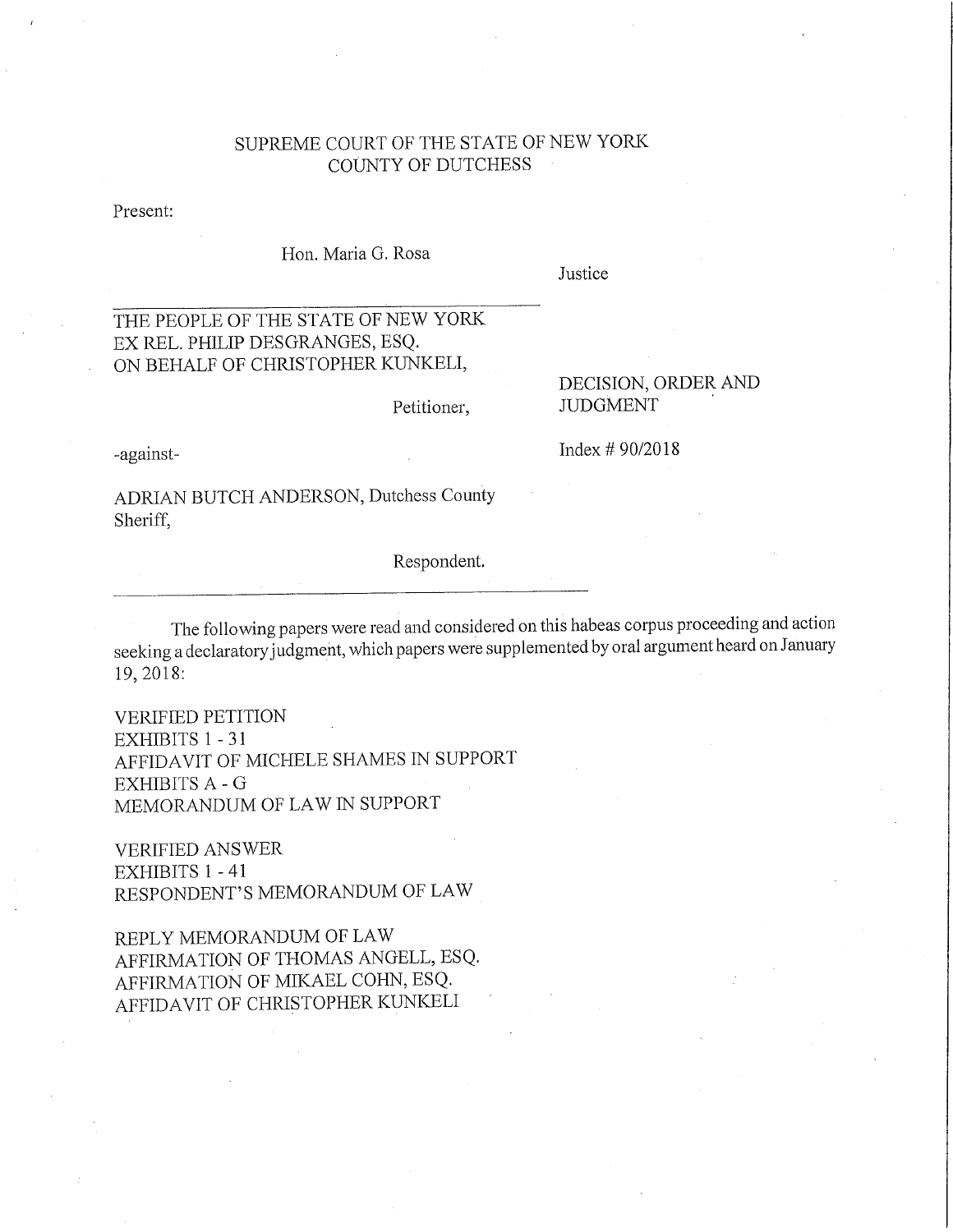This matter was commenced in the Appellate Division Second Department as an Article 70 petition for a writ of habeas corpus and an action for a declaratory judgment. Petitioner claimed he was being unlawfully held as a result of bail, or excessive bail, having been set by Town Judge Paul Sullivan upon petitioner's arraignment on a charge of petit larceny. The Appellate Division referred the matter to this court fixing an appearance date of January 19,2018. On January 19,2018 the undersigned heard oral argument from both sides. Respondent submitted answering papers. Petitioner requested and was given one week to reply.

It is undisputed that on October 11, 2017, the petitioner was represented at his arraignment by an attorney from the Public Defender's Office of Dutchess County and that he did not subsequently challenge the bail either by objecting to it at the arraignment, or by a subsequent proceeding before the Town Judge or before a County Court Judge. However, exhaustion of remedies is not a condition to the right to bring a petition for habeas corpus, (CPLR Article 70), nor for a declaratory judgment. Further, on the record presented Mr. Kunkeli did not waive his constitutional rights to due process and equal protection. Brady v. the United States,'397 U.S. 742 (1970).

On January 19,2018 counsel for both sides advised that the petitioner had been released that morning as a result of a plea bargain. The respondent claims that this matter is therefore moot. The petitioner contends that there are constitutional claims regarding the setting of bail in this case and in many other cases affecting members of the public under the due process and equal protection clause of the Fourteenth Amendment to the United States Constitution which warrant this court's determination in the form of a declaratory judgment. Petitioner relies on a Court of Appeals case, People ex rel. McManus v. Horn, 18 NY3d 660 (2012). In McManus, the accused argued that his pretrial incarceration was unlawful because the judge ordered cash-only bail. While the habeas corpus proceeding was pending, Mr. McManus pled guilty. The Court of Appeals found and applied an exception to mootness since "the propriety of cash-only bail is an important issue that is likely to recur and which typically will evade our review." Id. at 664. The court considered the matter as an action for declaratory judgment in that case, and this court finds it appropriate to do so here. See also Hearst Corp. v. Clyne, 50NY2d 707 (1980) where the Court of Appeals outlined a three prong test for recognition of an exception to mootness when (1) the case raises a substantial or novel issue, (2) that has a "likelihood of repetition, either between the parties or among other members of the public", (3) and yet, because of the fleeting nature of the dispute, the issue will typically evade judicial review. Id. at 714-715.

Across our State, between sixty percent on average, and in New York City as much as seventy five percent, of inmates have not been convicted of a crime but are awaiting arraignment or trial. (criminaljustice.ny.gov/crimnet/ojsa/jail\_pop\_y.pdf) "In my experience in the Dutchess County Public Defender's Office, judges in Dutchess County normally set bail in a defendant's case without inquiring into whether the defendant has the ability to pay the bail amount." (Dutchess County Public Defender Thomas Angell, affirmation of January 25,2018.) "In my experience asthe conflict defender in Dutchess County, I have rarely, if ever, heard a judge in Dutchess County inquire whether a defendant has the ability to pay the bail. Typically, judges presiding in the Justice (Town

2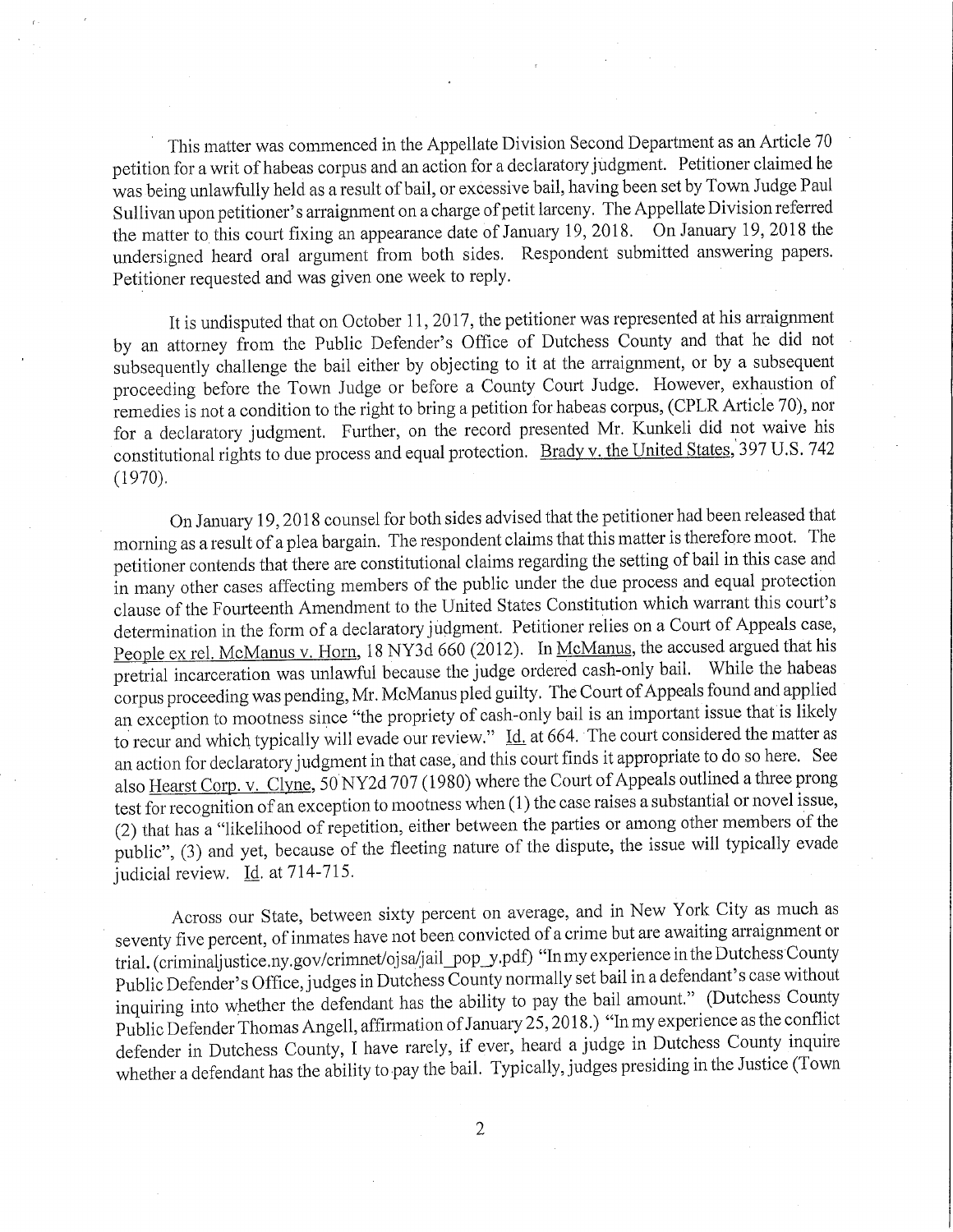and Village) Courts of Dutchess County set the bail amount requested by the District Attorney's Office without regard to the defendant's ability to pay that bail amount. ..bail often results in a pretrial incarceration ofindigent defendants solely because they are without financial resources to afford bail." (Michael Cohn, Esq., Ulster County Public Defender's Office, affirmation of January 24, 2018).

The petitioner asks this court to mandate that judges setting bail consider a defendant's ability to pay. The respondent claims through its representation by the District Attorney's Office that the petitioner's constitutional challenges and requested relief are more properly directed at the legislature. The respondent points out that there is no statutory requirement that ability to pay be considered by a judge setting bail, although it is a consideration that may be made.

While it is clear that the legislature must act, it is undisputed that the earliest such action could occur would be 2019. In the interim, thousands of individuals will be in a similar situation as the petitioner was at his arraignment. It is clear to this court that a lack of consideration of a defendant's ability to pay the bail being set at an arraignment is a violation of the equal protection and due process clause of the Fourteenth Amendment and of the New York State Constitution: Clearly, \$5000.00 bail to someone earning \$10,000.00 per year, like the petitioner, without significant assets, is much more of an impediment to freedom than \$5000.00 bail would be to a defendant earning substantially more and/or with significant assets. Setting that sum as to both such individuals would not be equal treatment. Yet, the Fourteenth Amendment and the New York State Constitution both require that indivlduals under such circumstances be treated equally. "No person shall be denied the equal protection of the laws ...because of race, color, creed or religion ...". (New York State Constitution Article 1 Section 11). Perhaps it needs to be said that discrimination on any basis, including on the basis of how much money someone has, is a violation of the equal protection clauses and due process clauses of the New York State and United States Constitutions. Freedom should not depend on an individual's economic status. Bearden v. Georgia, 461 US 660 (1983); People ex reI. Wayburn v. Schupf, 39 NY2d 682 (1976).

In Bearden, the defendant had been sentenced to three years of probation conditioned upon his payment of a fine and restitution. After he lost his joh and stopped paying his fine and restitution, probation was revoked and the trial court sentenced him to incarceration for the balance of the probationary period. The United States Supreme Court reversed the trial court's decision explaining that where one class of defendants is denied a substantial benefit (like freedom) which is available to another class of defendants, that violates the principles of the equal protection clause and due process clause. The U.S. Supreme Court found that these constitutional principles were violated by depriving Mr. Bearden of his freedom on the basis that he could not afford to pay the fine and restitution despite good faith efforts. A pre-trial detainee has an even stronger liberty interest since he hasn't been convicted. If a statute hinders a fundamental interest such as one's liberty, while invoking a "suspect" classification, for example race or religion, strict scrutiny is applied to determine whether there is a compelling governmental objective. McKinney's Constitution Article 1 Section 11; USCA Constitution Amendment Fourteen; U.S. v. Carolene Products Company, 304 U.S. 144, 153 (1938).

3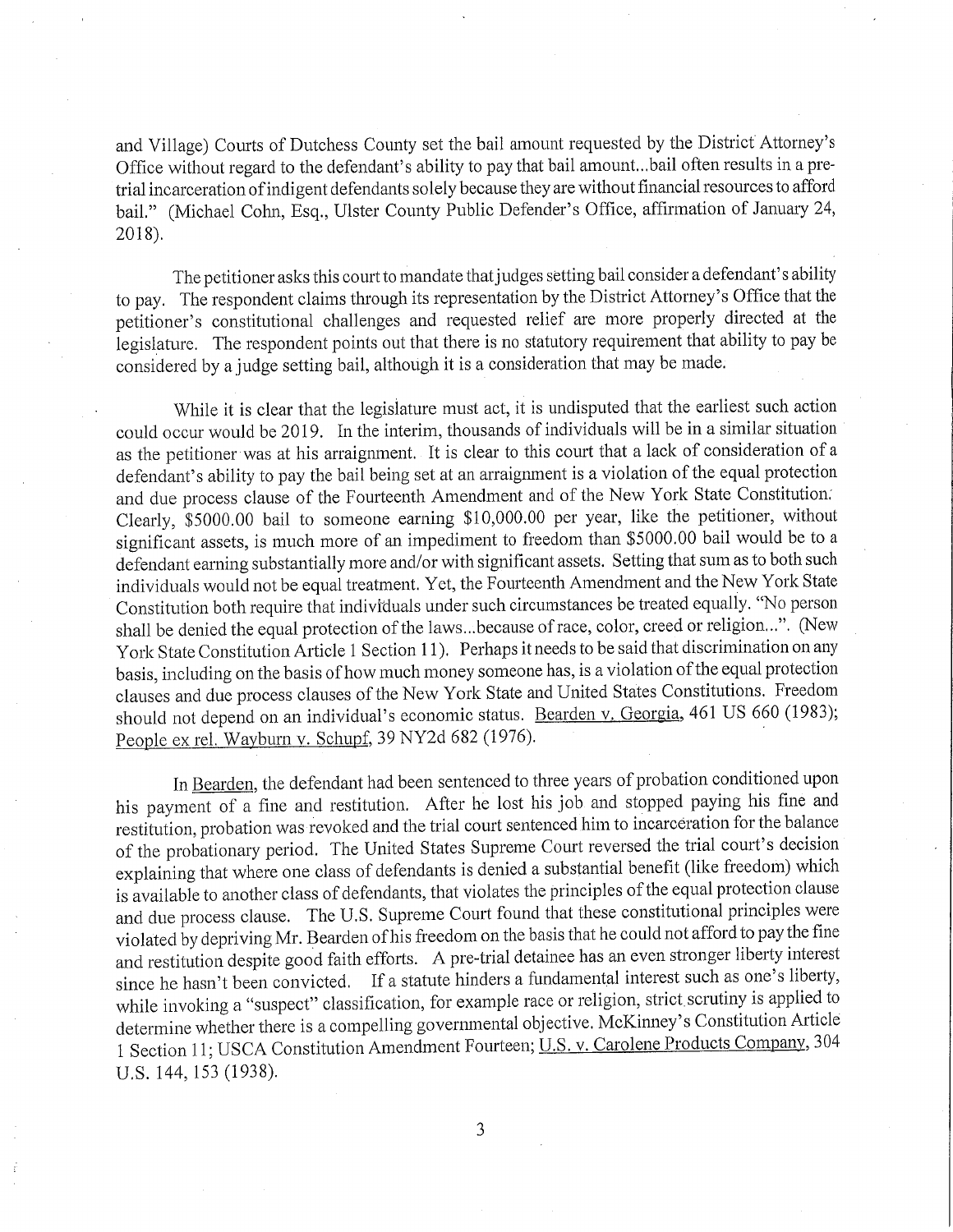Protection against discrimination is never more important than when a person's freedom is at stake. Since one accused of a crime in the United States is presumed innocent until proven guilty, the setting of bail is supposed to be limited to those defendants who are either a danger to a specific individual or to the public or who pose a flight risk. There are conflicting allegations as to Mr. Kunkeli's work and living situations and his record of prior court appearances. This court is not ruling upon whether or not it was appropriate for Judge Sullivan to set bail in this case, or even to have knowingly set bail the defendant could not afford, but only as to the propriety of the failure to consider whether Mr. Kunkeli had the ability to pay the sum of bail set.

Itis the bail sections of the New York Criminal Procedure Law at Article 510 which are under scrutiny. The validity of the law is not being challenged on the basis of any stated classification. The law is being challenged for its failure to recognize that by its omission people are being treated differently and unfairly based upon their indigent status which may be considered an inadvertent classification. A constitutional analysis as to the appropriate level of scrutiny necessary to measure the resultant classification is thus appropriate.

Unquestionably, liberty is a fundamental interest. Even if indigence is not a suspect classification, the curtailing of the right to freedom must be based on at least a rational relationship to a legitimate governmental interest, if not on a compelling governmental objective. Heller v. Doe, 509 U.S. 312, 319-321 (1993). Even intermediate scrutiny requires a classification to be substantially related to an important governmental objective. Clark v. Jeter, 486 U.S. 456, 461 (1988). While imposing bail under appropriate circumstances clearly serves an important and perhaps even compelling governmental objective, the failure to consider the economic status of a defendant does not serve that interest nor does the consideration of economic status impede that interest. Therefore, applying any of the above tests, the failure to consider a defendant's financial situation when imposing bail violates that defendant's right to equal protection under the United States and New York State Constitutions.

On the basis of all of the above, it is hereby

ORDERED AND ADJUDGED that the failure of a court imposing bail as a condition of pre-trial detention to consider an individual's ability to pay that bail, as occurred in this case, is a violation of the due process and equal protection clauses ofthe New York State Constitution and the United States Constitution. Therefore, it is